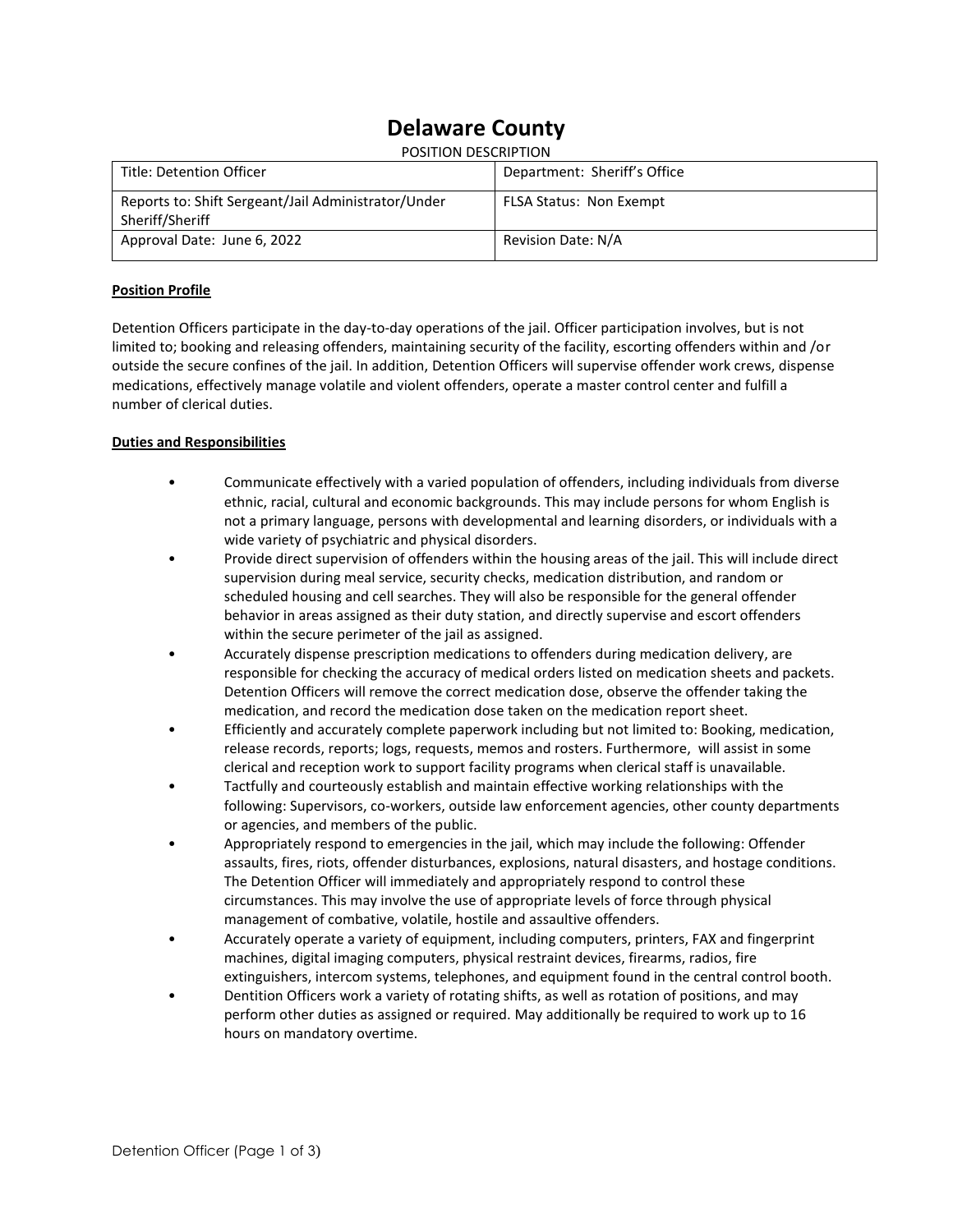## **Qualifications**

Must be a minimum of 21 years of age.

## **Education and/or Experience**

High School Diploma/GED preferred. Previous experience preferred.

## **Knowledge, Skills, and Abilities**

Ability to:

- Smoothly and rapidly shift between dissimilar tasks.
- They must also possess the skills necessary to communicate well both verbally and in writing, and exhibit a willingness and ability to learn computer operations on a variety of different systems.
- React quickly and calmly to emergency situations;
- Make effective decisions while in stressful situations and circumstances;
- Manage disruptive, explosive, violent and potentially assaultive offenders, through the use of both verbal and physical control practices
- Acquire and maintain throughout employment all requisite First Aid, CPR, Defensive Tactic, Firearm, and Bloodborne / Airborne pathogen qualifications or certifications during the normal training cycles.
- Must be emotionally stable, and ability to multi-task.
- Read, write, speak and understand the English language.
- Protect the County's value by keeping information confidential.
- Establish and maintain positive relationships with other upper management, supervisory staff, employees, and the general public. Work well alone or within a team.
- Utilize MS Office products at basic (create new documents, open/edit existing documents) to intermediate (import/export data, create templates) skill level.
- Exercise sound judgment and solicit assistance for decisions in a manner consistent with the essential job duties and responsibilities.
- See problems and avoid situations that could be deemed illegal or represent a safety hazard to fellow employees or guests.
- Respond to inquiries or complaints from employees, guests, regulatory agencies, and others.
- Travel locally, regionally, or out-of-state as needed.
- Maintain physical condition and stamina appropriate to performance of assigned duties.
- Update job knowledge by participating in educational opportunities; professional organizations; attending expos/conventions; and developing or maintaining professional networks.

#### **Physical Demands**

The physical demands described here are representative of those that must be met by an employee to successfully perform the essential functions of this job. Reasonable accommodations may be made to enable individuals with disabilities to perform the essential functions.

While performing the duties of this job, the employee is regularly required to use hands to finger, handle, or feel; reach with hands and arms; and talk or hear. The employee frequently is required to stand; walk; and stoop, kneel, crouch or crawl. The employee is occasionally required to sit and climb or balance. The employee must regularly lift and/or move up to seventy five (75) pounds. Will be exposed to a physically challenging environment, which may include; exposure to blood borne and airborne pathogens, physical assault, verbal assault, loud noises, prolonged sitting, and restricted movement outside of the facility. Specific vision abilities required by this job include close vision, distance vision, peripheral vision, depth perception, and ability to adjust focus. This is a safety sensitive position.